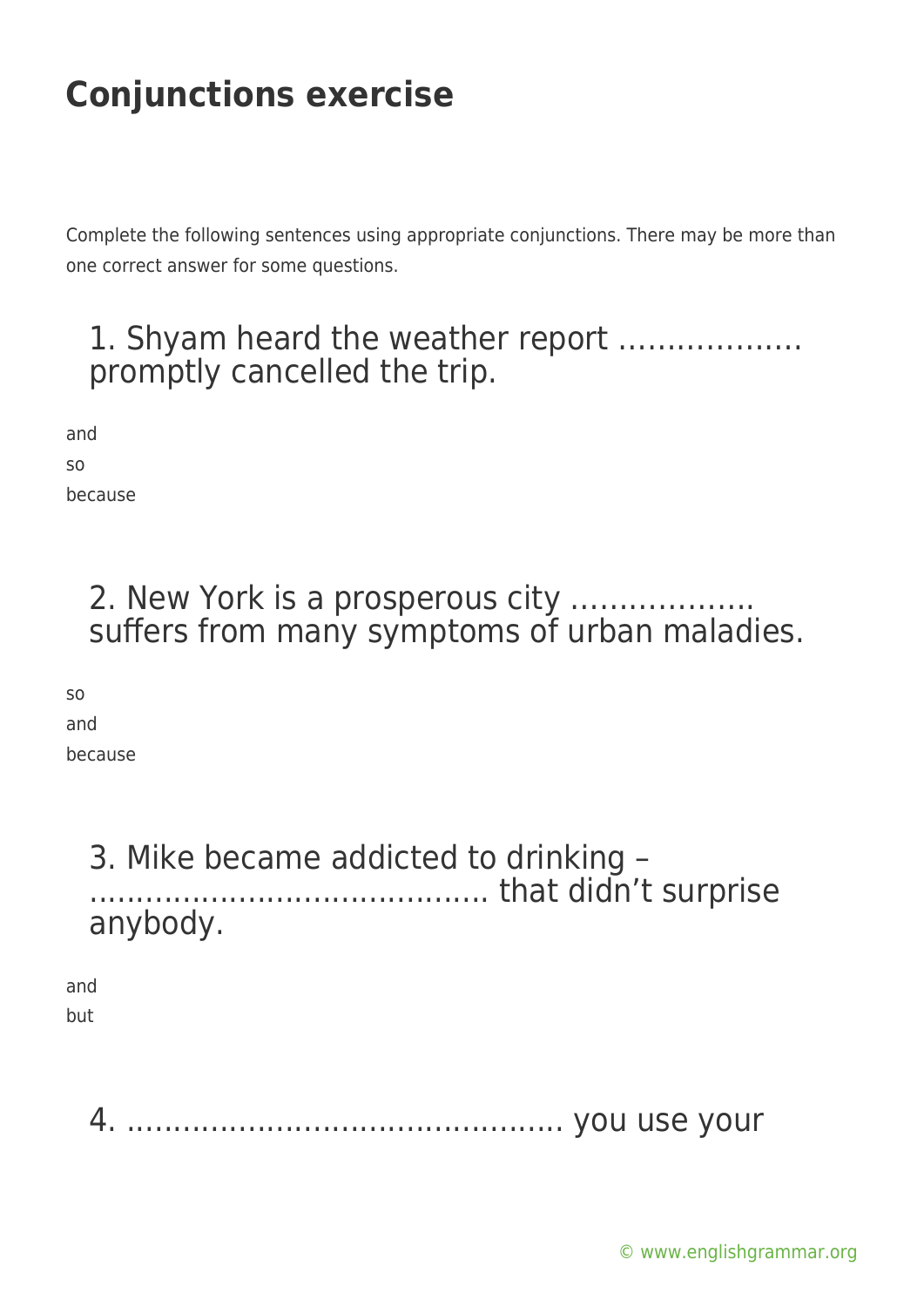credit cards frequently, you will soon find yourself in deep debt.

If Unless Whether

> 5. Everybody ........................................... John was present.

and but

#### 6. You can work hard for this exam ......................................... you can fail.

or unless if

> 7. ................................................. she was the most popular candidate, she lost the election by a large margin.

Though

But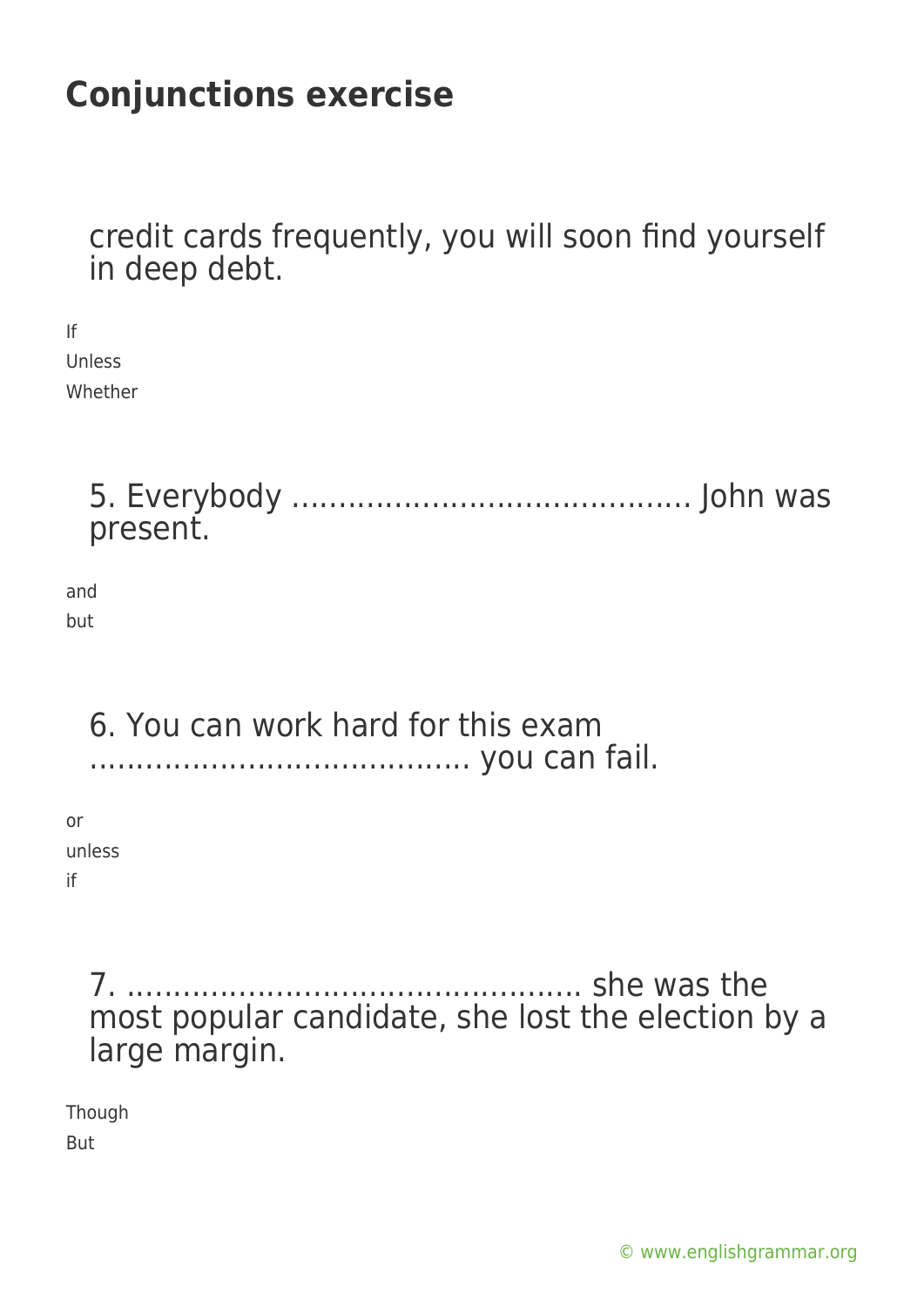As

### 8. That is neither ................................................. I said nor what I meant.

that what

# 9. Peter thought he would get the job ............................................ his father was on the company's board of trustees.

for because Either could be used here

### 10. I don't know ............................................. I should study math or physics.

whether weather